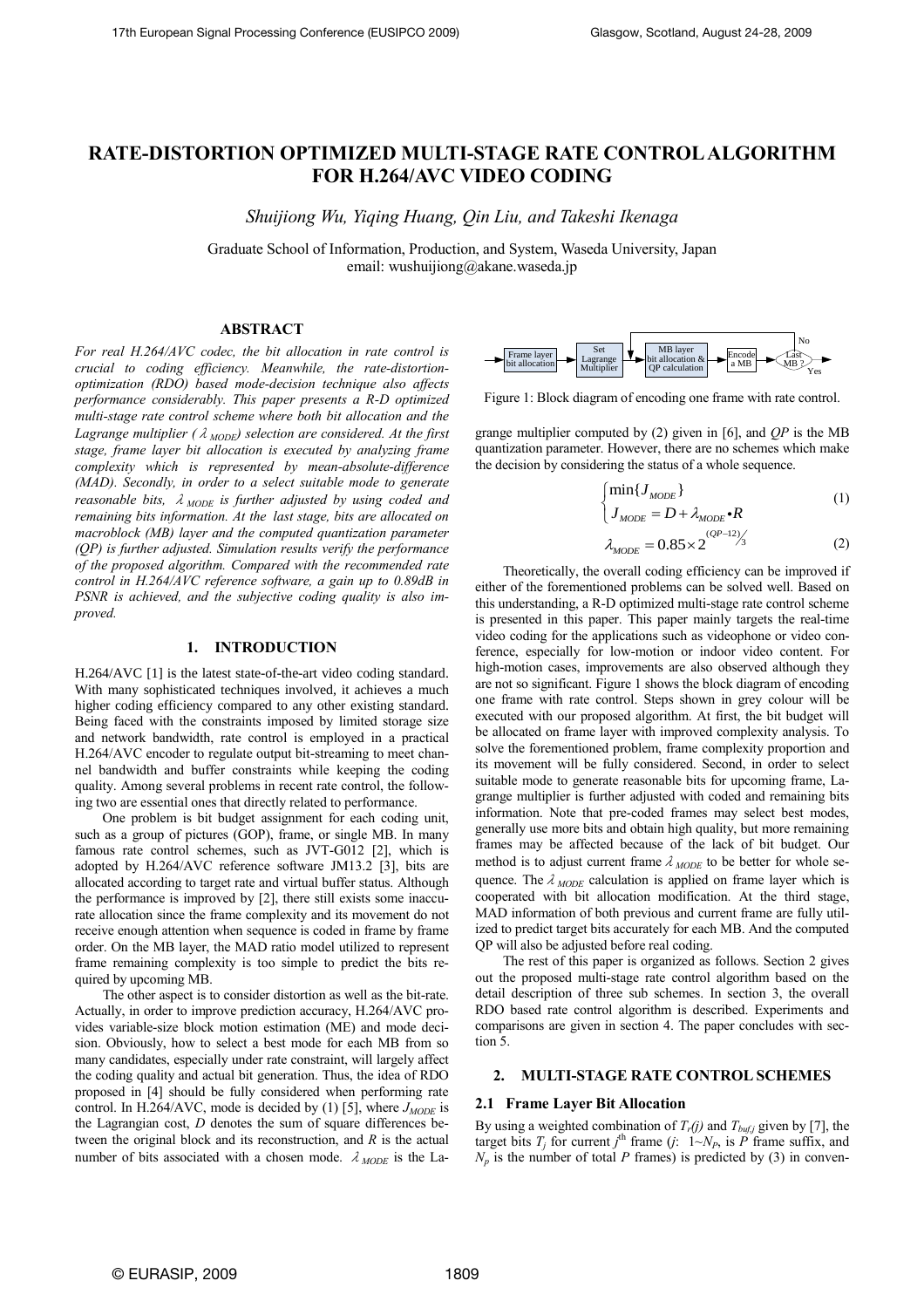tional work, where  $\beta$  is a constant with a typical value of 0.50,  $T_r(j)$  is the total remaining bits after coding  $(j-1)$ <sup>th</sup> *P* frame,  $N_r$  is the total number of remaining frames.

 $\sqrt{ }$ 

$$
\begin{cases}\nT_j = \beta \cdot T_{rf,j} + (1-\beta) \cdot T_{buf,j} \\
T_{rf,j} = \frac{T_r(j)}{N_r} \\
T_{buf,j} = (\frac{\mu}{F_r}) - \gamma \cdot (B_c(j) - B_i(j))\n\end{cases}
$$
\n(3)

 $T_{\textit{rfj}}$  and  $T_{\textit{bufj}}$  denote current *j*<sup>th</sup> frame target bits estimated from the remaining bits and current buffer status, respectively.  $T_{\text{buf},j}$  is defined by (3), where  $u$  and  $F_r$  are the target bandwidth and frame rate predetermined for whole sequence, respectively.  $B_c(j)$  denotes buffer occupancy after coding  $(j-1)$  frames, and  $B_t(j)$  represents target buffer level of the *j*<sup>th</sup> frame. γ is a constant with typical value of 0.50.

In equation (3), the status of remaining bits  $T_{rf,j}$  is only expressed in the form of  $T_r(j)$  divided by  $N_r$ . The difference of frame complexity is not fully considered. In this paper, we improve the complexity analysis, and the distribution of bit count is scaled by a function of  $MAD_{Ratio, j}$  named  $SF_j$  based on our experiments. They are shown in (4) to (6). The *MADP<sup>j</sup>* is the predicted MAD of current *j*<sup>th</sup> frame. It is calculated by the original frame layer complexity prediction method in [2]. *MADA<sup>j</sup>* is the actual MAD value. *SF<sup>j</sup>* is a scale factor based on *MADRatio,j*.

$$
T_{rf,j} = SF_j \cdot \frac{T_r(j)}{N_r} \tag{4}
$$

$$
SF_{j} = \begin{cases} 0.4 & , MAD_{Ratio,j} < 0.5 \\ 0.8 \times MAD_{Ratio,j} , 0.5 \leq MAD_{ratio,j} < 1.5 \\ 0.5 \times 10^{-10} & , MAD_{Ratio,j} < 1.5 \end{cases}
$$
 (5)

$$
[1.5 \t, MAD_{Ratio,j} \ge 1.5]
$$
  

$$
MAD_{Ratio,j} = \begin{cases} 1, & j = 1 \\ \frac{MADP_j}{\sqrt{\frac{1}{j-1} \times \sum_{i=1}^{j-1} MADA_i^2}}, & j \ge 2 \end{cases}
$$
 (6)

#### **2.2 Adaptive Lagrange Multiplier Adjustment**

The effect of  $\lambda_{MODE}$  in selecting modes is described in [9]. When an MB is under coding, assume two different modes *M\_1* and *M\_2*. Their rate-distortion cost (RD\_cost) are decided by (7), where  $D_M$ <sub>1</sub>< $D_M$ <sub>2</sub>,  $R_M$ <sub>1</sub>> $R_M$ <sub>2</sub>, and  $J_M$ <sub>1</sub>< $J_M$ <sub>2</sub>.

$$
J_{M_{-1}} = D_{M_{-1}} + \lambda_{MODE} \cdot R_{M_{-1}}
$$
  
\n
$$
J_{M_{-2}} = D_{M_{-2}} + \lambda_{MODE} \cdot R_{M_{-2}}
$$
\n(7)

Suppose  $\lambda_{MODE}$  is increased, it is obvious that the RD\_cost increment of *M\_1* is larger than that of *M\_2* because of  $R_M$ <sub>1</sub>> $R_M$ <sub>2</sub>. So the best mode for current MB has the possibility to change from *M\_1* to *M\_2* if  $\lambda_{MODE}$  is large enough. From this, we can find that a larger  $\lambda_{\text{MODE}}$  corresponds to higher distortion and lower bit-rate. Contrarily, a smaller  $\lambda_{MODE}$  corresponds to lower distortion and higher bit-rate. In other words, we can change the rate and distortion of upcoming picture by modifying  $\lambda_{\text{MODE}}$ . As mentioned in section 1, reasonable allocation of bits is very important for whole video sequence. Since bits utilized for each frame will greatly affect the succeeding frames. And this kind of effectiveness will be propagated or even magnified throughout the entire coding process. In one-pass coding, we can never know the exact complexity of each frame before real coding. So it is a reasonable choice to consider information of already utilized, current predicted, and remaining bits to modify  $\lambda_{MODE}$  in a universal point of view. Based on this idea, the proposed  $\lambda_{MODE}$  adjustment is given by (8).  $f_R$  is a function represents bits usage measurement determined by context-adaptive bits analysis. In order to obtain this function, we first compare the bits usage among current *P* frame, all pre-coded *P* frames, and all remaining ones by (9) and (10).

$$
\lambda_{\text{MODE}} = 0.85 \times f_R \times 2^{\frac{(QP-12)}{3}} \tag{8}
$$

$$
Bit_{Ratio,j} = \frac{\omega_j}{\nu_j} \qquad \text{for } j > 1 \tag{9}
$$

$$
\omega_{j} = \frac{\frac{1}{j-1} \times (\sum_{l=1}^{j-1} B_{f,l})}{\frac{T_{p}}{N_{p}}}, \qquad \nu_{j} = \frac{T_{j}}{\frac{T_{j}(j)}{N_{r}}}
$$
(10)

The *Bit<sub>Ratioj</sub>* computed by (9) is the combinatorial bit ratio for the  $j^{\text{th}}$ *P* frame.  $B_{f,j}$  denotes the actual bits utilized for encoding  $j^{\text{th}}$  frame,  $T_P$  is the total target bits for all *P* frames, and  $T_j$  represents the predicted target bits for  $j^{\text{th}}$  frame. In (10),  $\omega_j$  and  $v_j$  are backward ratio and forward ratio, representing previously coded *P* frames bit status and the relationship between current and remaining frames, respectively.  $\omega_j$  is the measurement of the bit usage of "the past". When  $\omega_j$ is large, it means that the coded frames may very likely have utilized too many bits, and we should increase  $\lambda_{\text{MODE}}$  to limit the bit usage upon the upcoming frame. By contraries, if it is small, the rest frames may have rich bit resource to be coded, and the corresponding  $\lambda_{MODE}$  should also be small. The operator  $v_j$  is a factor represents the proportion of current frame in bits allocation among all not-yet-coded frames. Larger the  $v_j$  is, more complexity the current frame holds compared with other remaining ones. Of course, this frame should be allocated more bits to encode. Thus, the change of *ν*<sup>*j*</sup> is inverse to the trend of  $\lambda_{MODE}$ . By using these forementioned operators, we can get the definition of  $f_R$  by (11).

$$
f_R(j) = Bit_{Ratio,j} \cdot \sqrt{\frac{Bit_{Ratio,j}}{Bit_{Ratio,j-1}}}
$$
(11)

Here  $Bit_{Ratio, j-l}$  is for the previous  $((j-1)$ <sup>th</sup>) frame. In (11), the change of *BitRatio* is also considered by using ratio (current frame *BitRatio* to previous *BitRatio*) square root. The idea of introducing this part into calculation is that when the *BitRatio* becomes larger than last frame, it means the modification effectiveness should be further strengthened. Contrarily, when  $Bit_{Ratio}$  becomes smaller,  $\lambda_{MODE}$  should also be restricted in order to avoid excessive control.

The position of current frame in the sequence is also considered in our method. Generally, since coding is based on a frame by frame flow, anterior frames often get more bits for coding, and the bits left for remaining frames usually decrease gradually. This is not reasonable for a sequence with different features. For example, if the latter part holds high complexity, the coding quality of the overall sequence will drop significantly. Thus,  $f_R$  is scaled by (12), where  $a_0$ and  $a<sub>l</sub>$  are constants with typical values of 1.2 and 0.2, respectively. The final  $f_R$  is defined by (13) and utilized to adjust corresponding Lagrange multiplier  $\lambda_{MODE}$  in equation (8). The constant values in (12) and (13) are obtained statistically based on sample experiments.

$$
f_R(j) = (a_0 - \frac{a_1}{N_P} \times j) \cdot f_R(j)
$$
 (12)  
, 
$$
f_R(j) < 1.1
$$
 (13)

$$
f_R(j) = (a_0 - \frac{1}{N_P} \times j) \cdot f_R(j)
$$
(12)  

$$
f_R(j)_{\text{final}} = \begin{cases} 1.0 & , f_R(j) < 1.1 \\ 1.0 + 0.4 \times (f_R(j) - 1.1), & , 1.1 \le f_R(j) < 1.6 \\ 1.2 & , f_R(j) \ge 1.6 \end{cases}
$$
(13)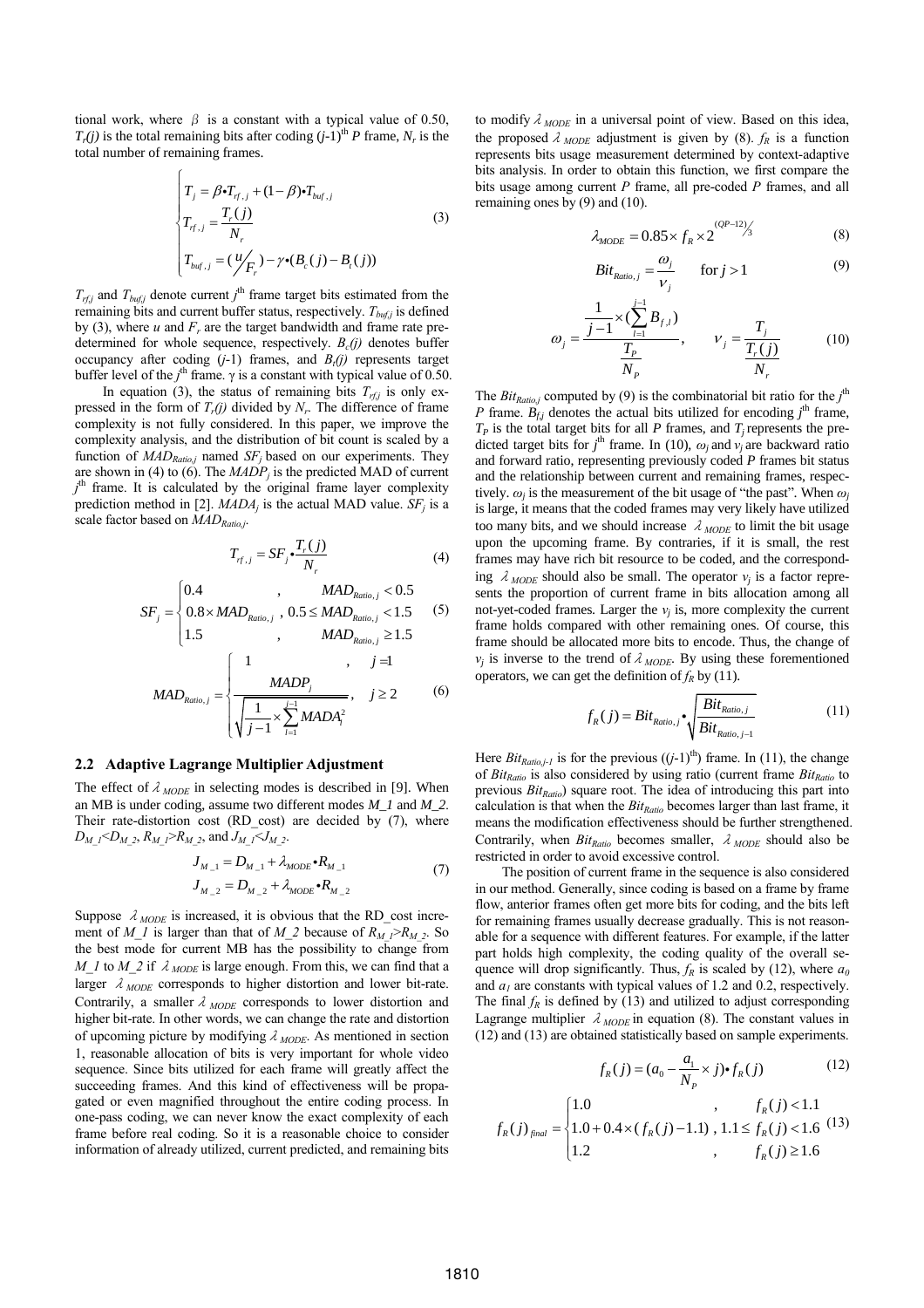

Figure 2: Remaining MBs' complexity prediction.

It should be noted that in this stage,  $\lambda_{MODE}$  will be calculated with all *QP* values covering the entire *QP* variance range (from *QP* minimum to the *QP* maximum). This is executed at the beginning of each frame to update the look-up-table (LUT) of  $\lambda_{MODE}$  values. MBs in current frame search for its  $\lambda_{MODE}$  according to the computed *QP* in section 2.3 to act mode decision and other process.

### **2.3 MB Layer Bit Allocation and QP Adjustment**

The original calculation of target bits  $mbT_{i,j}$  for current  $i^{\text{th}}$  MB (*i*:  $1-\frac{N_{mb}}{N}$ , where  $N_{mb}$  is the total number of MBs in one frame) in  $j^{\text{th}}$ frame is defined by (14) in recommended algorithm described in JVT-G012 [2].

2 [2].  
\n
$$
mb_{-}T_{i,j} = T_j \times \frac{mb_{-}MADP_{i,j}^2}{\sum_{l=i}^{N_{mb}} (c_{i,j} \times mb_{-}MADA_{l,j-1} + d_{i,j})^2}
$$
\n(14)

The *mb\_MADPi,j* and *mb\_MADAi,j* are predicted MAD and actual MAD values of  $\vec{t}^{\text{th}}$  MB in  $\vec{J}^{\text{th}}$  frame, respectively. They are computed by the method in [3].  $c_{i,j}$  and  $d_{i,j}$  are MB layer parameters in linear model, which will be updated after coding each MB. However, the complexity prediction for remaining MBs is not accurate since it only utilizes their co-located MBs in previous frame.

Our proposal is shown in Figure 2. All MBs in previous frame and all pre-coded MBs in current frame are utilized. Firstly, by using pre-coded MBs in current frame and their co-located ones, ratio  $\delta$  is computed by (15). It is defined as a measurement of complexity change from last frame  $((j-1)$ <sup>th</sup>)to current one  $(j<sup>th</sup>)$ . Second, the remaining MBs' complexity is predicted by (16) using their colocated ones and  $\delta_{i,j}$ . Finally, target bits  $mb_T_{i,j}$  is calculated in (17) by new estimation of complexity proportion. *mb\_MADP<sup>r</sup> (j)* stands for predicted sum of MAD for remaining MBs in  $j<sup>th</sup>$  frame. It is calculated using linear model in [2] and the ratio  $\delta_{i,j}$  introduced by our proposal in (15).

$$
\delta_{i,j} = \frac{\sum_{m=1}^{i-1} (mb \_{MADA_{m,j}})}{\sum_{i=1}^{i-1} (c_{i,j} \times mb \_{MADA_{i,j-1} + d_{i,j}})} \tag{15}
$$

$$
\sum_{i=1}^{N} (c_{i,j} \times m_{i,j} - m_{i,j} - n_{i,j})
$$
  

$$
mb\_MADP_r(j) = \delta_{i,j} \times \sum_{n=i}^{N_{mb}} (c_{i,j} \times mb\_MADA_{n,j-1} + d_{i,j})
$$
 (16)

$$
mb_{-}T_{i,j} = T_j \times \frac{mb_{-}MADP_{i,j}}{mb_{-}MADP_{r}(j)}
$$
(17)

Since each frame is coded MB by MB, the remaining bit budget for un-coded MBs is often getting less and less. Hence *mb\_Ti,j* is further scaled by (18), where  $e_0$  and  $e_1$  are two constants with typical values of 0.8 and 0.4, respectively. It is easy to find that (18) has a form similar to (12) since both of them are created for saving bit budget at the beginning of coding for the latter part. The main difference is that  $f_R$  is inverse to bit usage so that the minus operation is utilized.

$$
mb_{-}T_{i,j} = (e_0 + \frac{e_1}{N_{mb}} \times i)\bullet mb_{-}T_{i,j}
$$
 (18)

By subtracting the header bits, the texture bits  $mb\_{B_{ij}}$  for encoding is further computed by (19). To avoid it to be too small, a lower bound is made by (20).

$$
mb = B_{i,j} = mb = T_{i,j} - mb = H_{i,j}
$$
 (19)

$$
mb_{-}B_{i,j} = mb_{-}I_{i,j} - mb_{-}H_{i,j}
$$
(19)  

$$
mb_{-}B_{i,j} = \max\{mb_{-}B_{i,j}, \frac{u}{F_r \cdot N_{mb} \cdot MINVALUE}\}(20)
$$

Here, the  $mb_1H_{i,j}$  is the average number of header bits generated by coded MBs in current *j*<sup>th</sup> frame, *MINVALUE* is a constant with typical value of 4. When  $mb_B$ <sub>ij</sub> is smaller than the lower bound, the computed  $QP_{i,j}$  does no longer satisfy the bits constraints. So we do the adjustment based on (21). This adjusted  $QP_{i,j}$  will be utilized in mode decision and other posterior processes for current MB.

$$
QP_{i,j} = QP_{i,j} + 1 \tag{21}
$$

#### **3. OVERALL RATE CONTROL ALGORITHM**

Based on the forementioned three key stages in section 2, a R-D optimized multi-stage rate control scheme is proposed. The basic framework is similar with JVT-G012 [2]. Figure 3 shows the flowchart of the proposed scheme. It gives out the detail explanation of Figure1 mentioned in the first section. The processes with bold font are executed with proposed algorithm while others are remained the conventional work in [2]. At the first stage, the global complexity analysis is added to enhance the accuracy of frame layer bit allocation. Average of remaining bits is replaced by complexity estimation based bit prediction. The work in second stage is to adaptively adjust the Lagrange multiplier λ*MODE* based on previ-



Figure 3: Flowchart of proposed RDO based rate control scheme.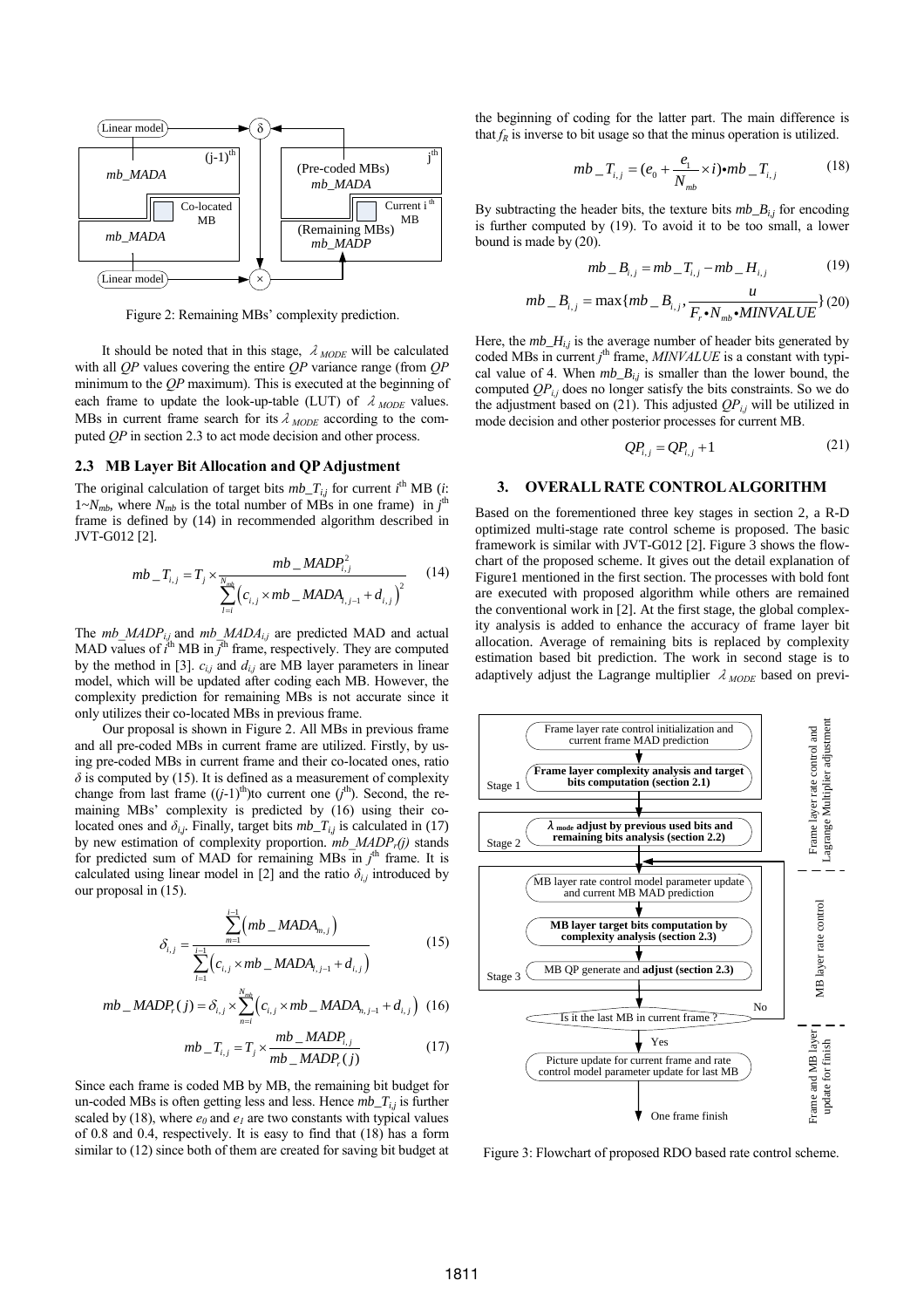ous used bits and remaining bits analysis. It controls the bit generation by the effect on mode decision. Different from the existing work such as [9], a combination of forward and backward bit measurements is proposed to optimize the final result. Moreover, the operation is applied for the frame layer instead of the MB layer to achieve an overall encoding system level adjustment. MB layer rate control is carried out at stage three. In our scheme, a method considering complexity movement between current and previous frames is utilized to compute MB target bits. And the computed QP for current MB is finally adjusted according to the number of MB target texture bits. After encoding each MB, the MB layer model parameters are updated. Finally, after finishing encoding all of the MBs in current frame, frame layer model parameters are updated for next frame.

#### **4. SIMULATION RESULTS**

The proposed rate control scheme is tested by the recent H.264/AVC reference software JM13.2 [3]. The widely utilized recommended algorithm in JVT-G012 [2] is selected as a benchmark since all of its simulation parameter information is open and it has already been implemented in JM software. Four QCIF and four CIF sequences in 4:2:0 format are coded with H.264/AVC baseline. With the frame rate 30 fps, 300 frames are coded for each sequence with the GOP structure of IPPP mode (first frame is intra coded *I* frame, and the remaining frames are *P* frames) for realtime applications. CAVLC is chosen as symbol mode. The search range is set to be 16 for QCIF and 32 for CIF, respectively. One reference frame is adopted. All other parameters are carefully selected for both JVT-G012 [2] and proposed algorithm to be equivalent.

Table 1 shows the simulation results. It can be found that, our scheme out performs [2] on both coding quality (represented by peak-signal-noise-ratio (PSNR)) and bit-rate control under various target bit-rate constraints. Gains up to 0.79 dB and 0.89 dB are observed for QCIF and CIF sequences, respectively. Since this paper targets real-time applications such as videophone or video conference, better performance can be achieved for sequences with lowmotion or containing indoor scenes. For those sequences with highmotion scene, the improvement can also be observed though they are not so significant. Take "foreman.cif" for example, during encoding process, there exists a period that the camera moves quite fast and the gain on PSNR is only about 0.2 dB. For "football.qcif" (simulation result is not given for space limitation), which is a typical high-motion sequence, the PSNR remains almost the same as that of JVT but the bit-rate can be controlled much closer to the target. The most possible reason for this kind of result is that when objects or background move fast, it becomes much harder for rate control to estimate the frame or MB complexity. Example of PSNR performance ("salesman.qcif" at 48Kbps) is drawn in Figure 4. The



Figure 4: PSNR of salesman.qcif at 48Kbps

R-D curves for all tested eight sequences are also shown in Figure 5. Both QCIF and CIF sequences obtain optimized R-D performance by using our rate control scheme. Moreover, PSNR gains are also reflected in the improvement of subjective quality of reconstructed frames, as shown in Figure 6. It is obvious that the visual distortion is reduced by using our scheme.